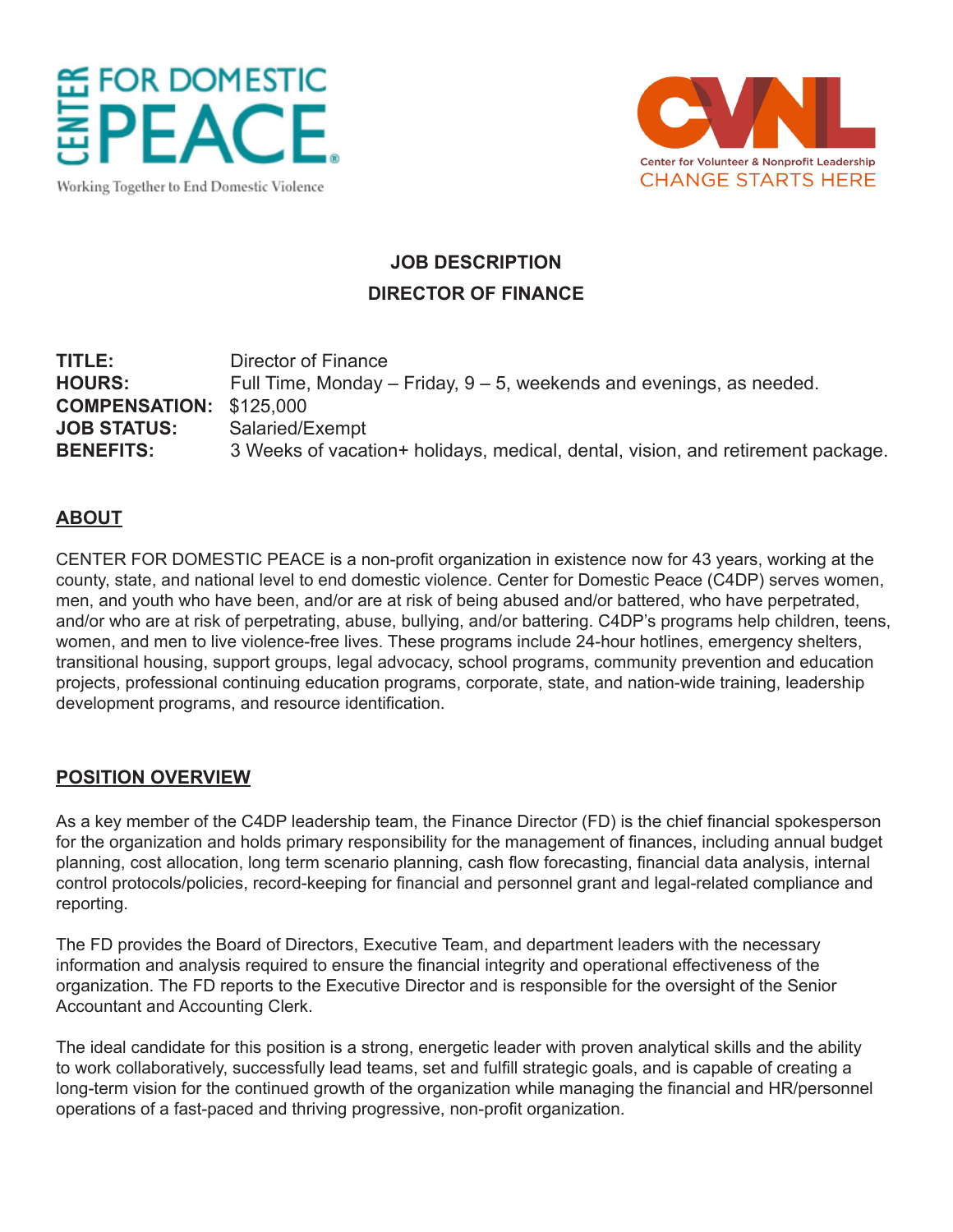## **RELATIONSHIPS**

**Reports to:** Executive Director

## **Leads and Manages:** Finance Team

**Other Key Relationships:** Executive Team, Board of Directors, Department leads, banking relations, high-end financial contacts, government, foundation and private funders and fiscal organizations.

# **MAJOR RESPONSIBILITIES**

## **Department and Organizational Leadership:**

- Participate in Executive Management Team and other management team meetings.
- Lead the Finance Team through supervision, training, and evaluation to ensure compliance with all Generally Accepted Accounting Principles; grant requirements; certification requirements; labor law, and other management requirements as set for by C4DP, including the teams' ability to meet C4DP standards on the use of technology.
- Provide the Executive Team and Board of Directors with analyses of financial data to facilitate decision-making and ensure financial and HR/personnel compliance and accountability.
- Provide training to all new C4DP supervisors regarding fiscal and HR/personnel requirements.
- Engage in special projects as assigned.

# **Financial, Budgeting and Reporting:**

- Lead the development and monitoring of annual organization and department budgets, allocations, and financial forecasts and track decisions related to budgeting throughout the year.
- Generate master grant allocation worksheet in accordance with government funding sources and foundations.
- Monitor cash flow and maintain monthly reports.
- Ensures timeliness, accuracy and usefulness of financial reporting including grant and contract related filing requirements and invoicing.
- Oversees all grant and contract fiscal compliance, including documentation, fiscal report deadlines, and timeliness of invoices and monthly financials.
- Monitor fiscal compliance with federal funders, foundations, and earned revenue.
- Direct benefit, taxes, retirement, and insurance plans.
- Ensures all expenditures, including travel expense reimbursement requests are accurate and comply with grant budgets and guidelines.
- Manage banking relationships and other high-end financial contacts.
- Manage annual audits and proper filing of tax returns.
- Prepare reports related to human resource administration, employee benefits, and execute transactions of retirement and tax-deferred flexible spending account deposits.
- Develop and maintain fiscal records, accounting policies/procedures, and fiscal reporting systems.
- Prepare monthly financial statements for the Executive Director and Finance Committee, including analysis of significant variances.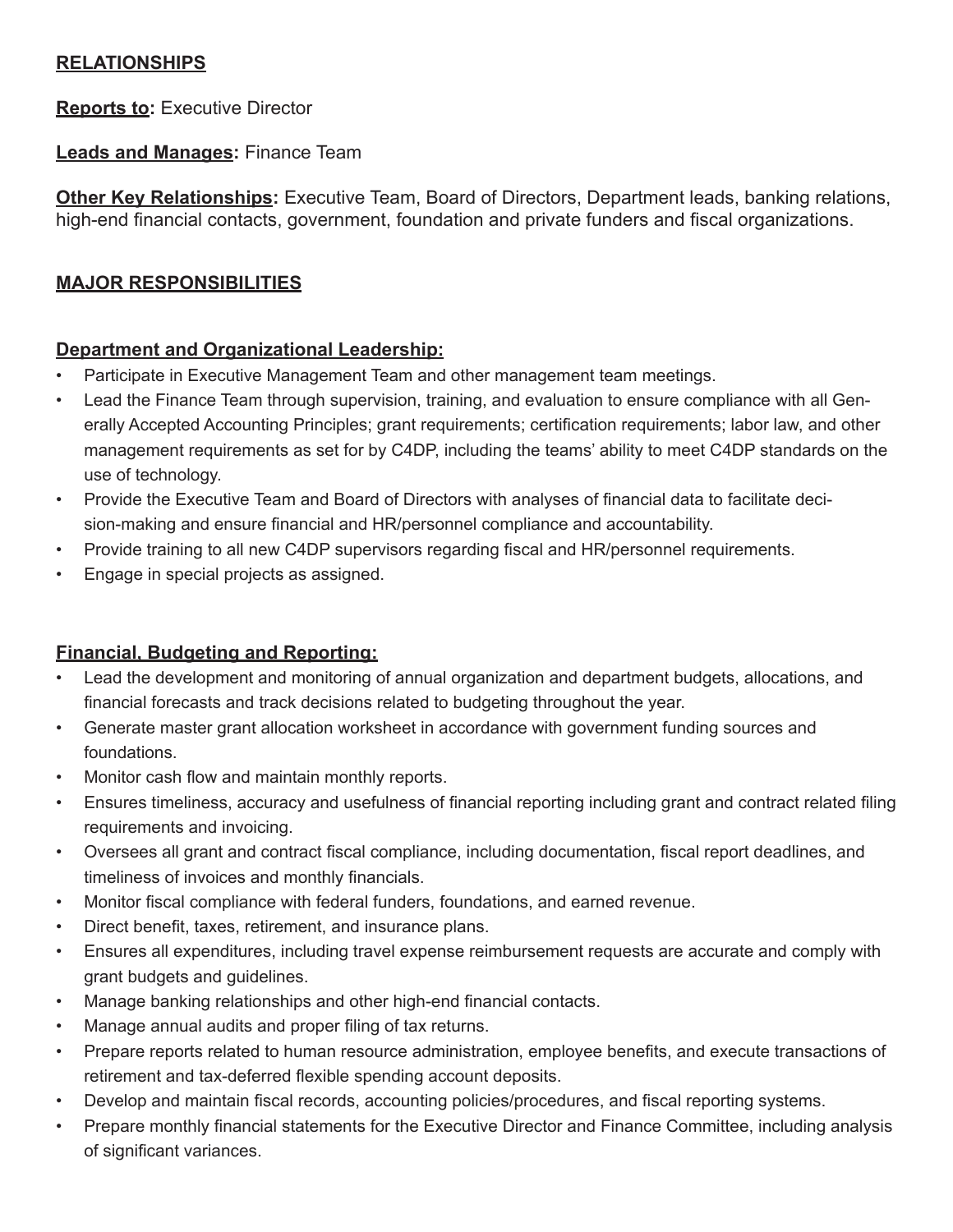## **Financial, Budgeting and Reporting, cont.:**

- Review budget to actual reports by departments, monitor progress, and alert the Executive Director to any significant variances.
- Explain and interpret policies, procedures, regulations, and formulas regarding grants and contracts.
- Develop tools/reports/dashboards that will enhance the Executive Director and Boards' ability to fulfill their fiduciary responsibilities.

## **Human Resources Areas of Responsibility:**

- Provide strategic support and supervision of department staff, ensuring performance within set standards and values for excellent customer service. Ensure that all department staff receive orientation, training, information, and guidance for suitable management and performance of their job areas.
- In collaboration with the Executive Team, direct Human Resource policies and procedures including personnel policies for union and non-union staff, salary administration program and salary classification rating guide, hiring and termination procedures, and all related forms (job description, interviews) and performance evaluation.
- Maintains all required department documentation in compliance with funder mandates, audit and legal requirements.
- Direct overall department strategies to evolve and improve finance and HR operations and systems.
- Orient new employees with new employee documents, benefits packages, personnel policies, and benefits administration (including health insurance, COBRA, cafeteria plan, and union administration).

## **REQUIREMENTS**

- Requires a financial or business master's degree or minimum of 10 years of relevant experience.
- Minimum 5 years' experience in a leadership role, preferability with a non-profit:
	- Preparing budgets, financial statements, and cash flow projections
	- Managing compliance with state and federal funding and labor mandates
	- Capacity to perform all functions of accounting, bookkeeping, and financial forecasting
	- Increasingly responsible management experience with non-profit business management, human resources, and supervision
	- Non-profit fund accounting and compliance for multiple departments with multiple governmental funding sources
	- Timely completion of month-end close, accounts receivables and billings
	- Non-profit government/grant invoicing and financial reporting
- Proven ability to manage complex financial systems and processes.
- Proven capacity as a senior management leader; experience working with senior level professionals and board of directors.
- Strong knowledge of OMB Circulars A-110, A-122 and A-133.
- Highly organized, disciplined, flexible, detailed oriented with a strong sense of accountability.
- Ability to maintain security and confidentiality required by the organization.
- High level of proficiency in Office 365, QuickBooks Pro accounting software, advanced Excel, ADP and DocuSign.
- Excellent communication and analytic skills, written and oral.
- Strong training, coaching, and supervision skills. Proven capacity to develop and maintain high functioning and healthy teams.
- Ability to work effectively and respectfully with diverse communities of staff, external business contacts, and funders.
- Must have valid driver's license and access to a car during working hours.
- Alignment with Center for Domestic Peace's Statement of Purpose and organizational philosophy.